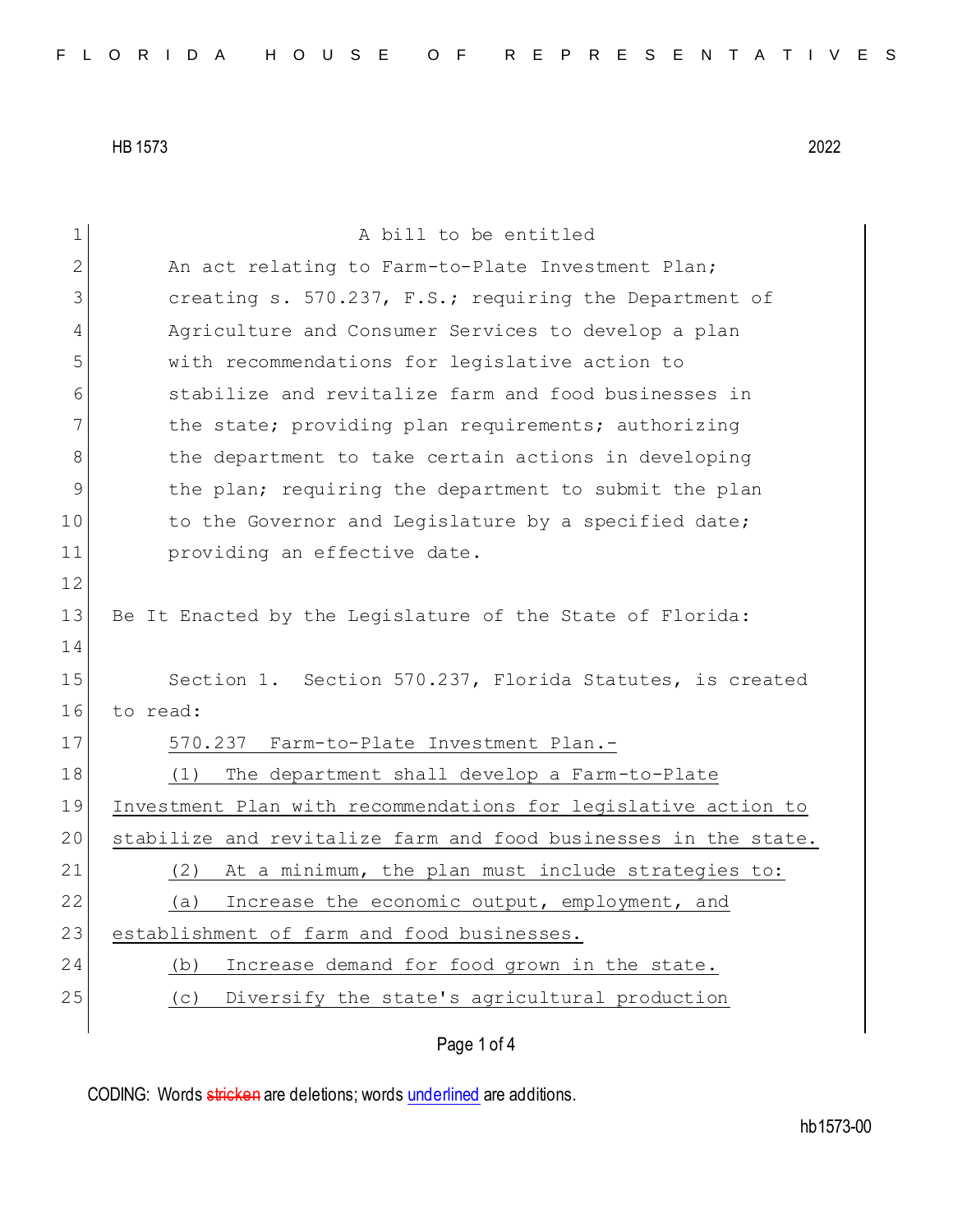26 portfolio; increase the economic viability of farm and food 27 businesses; and provide such businesses with equitable access to 28 capital and infrastructure for production, processing, 29 aggregation, and distribution. 30 (d) Provide farm and food jobs or careers with livable 31 wages; safe, healthy, and supportive workplace conditions; and 32 access to health care and other benefits. 33 (e) Provide accessible and equitable opportunities to gain 34 knowledge and skills for farm and food jobs or careers. 35 (f) Assist farm and food businesses in increasing carbon 36 sequestration; reducing greenhouse gas emissions; and adapting 37 to climate changes due to global warming, including, but not 38 limited to, floods, droughts, natural disasters, and serious 39 pest and disease threats. 40 (g) Support, compensate, and recognize farm stewardship 41 that increases ecological diversity, improves soil and water 42 quality, and makes positive contributions to the environment and 43 public good. 44 (h) Ensure that agricultural land remains in productive 45 agricultural use and access to such land is more affordable and 46 equitable. 47 (i) Require land use planning decisions to maintain and 48 promote strong and viable farm and food businesses. 49 (j) Ensure that edible food, food scraps, and other food 50 residuals are not treated or disposed of as waste.

## Page 2 of 4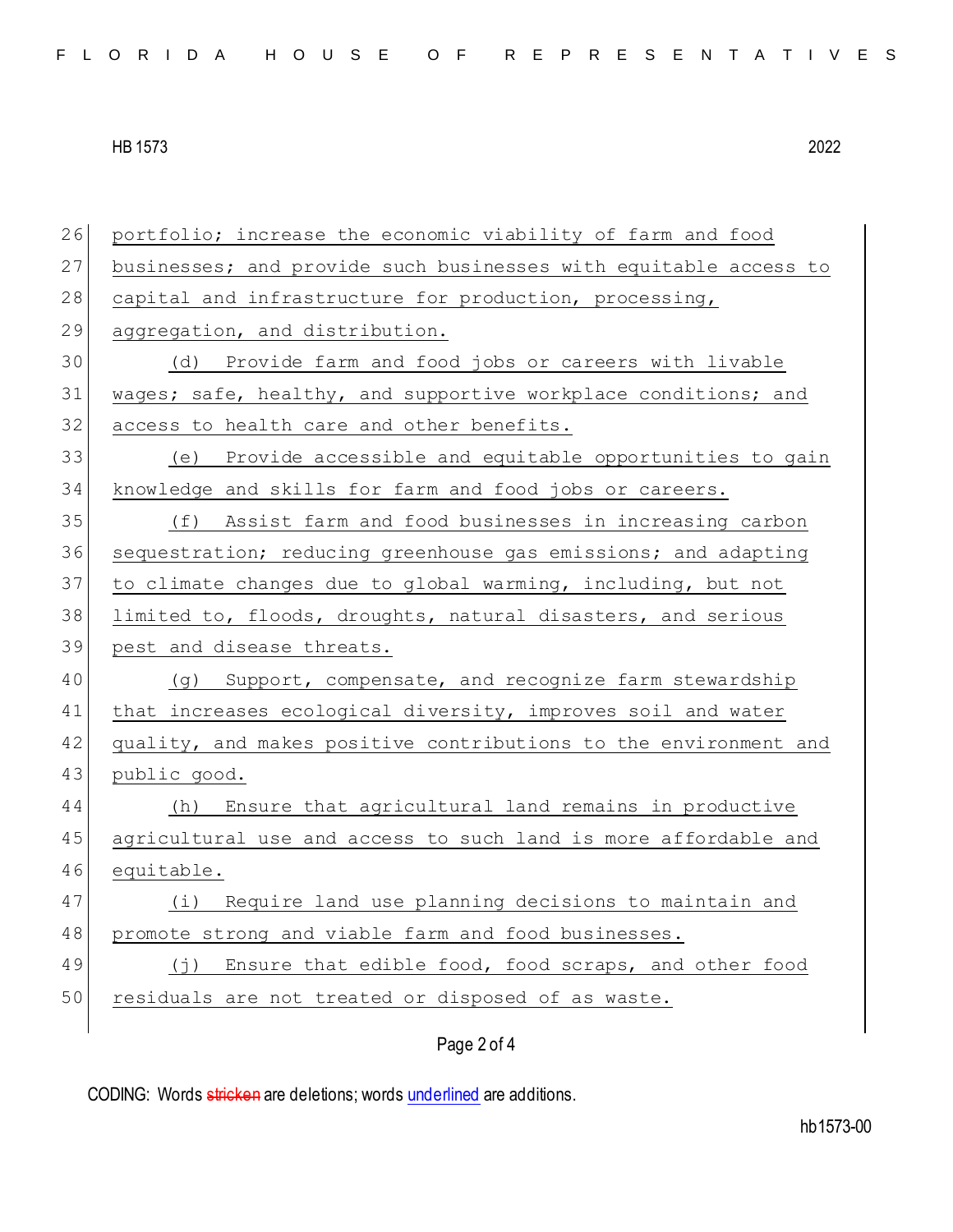51 (k) Increase the amount of food grown in the state that 52 meets the dietary and cultural needs of people in the state. 53 (1) Expand financial resources for people in the state to 54 access food grown in the state, including programs that provide 55 support for purchasing food. 56 (m) Increase the number of locations where food grown in 57 the state is sold, served, or provided. 58 (n) Ensure the food security of the state in order to 59 provide adequate and accessible healthy food grown in the state 60 during a state of emergency, including, but not limited to, 61 climate-related natural disasters. 62 (o) Support farm and food businesses and stakeholders in 63 prioritizing racial equity. 64 (p) Support existing farm-to-school programs to increase 65 the purchase of food grown in the state, with an emphasis on the 66 procurement of nutrient-dense food. 67 (q) Market and promote food grown in the state within and 68 outside the state. 69 (3) In developing the plan, the department may: 70 (a) Consult and contract with public and private entities. 71 (b) Hire and assign staff. 72 (c) Seek and accept funds from public and private 73 entities. 74 (d) Take any other actions necessary for developing the 75 plan.

Page 3 of 4